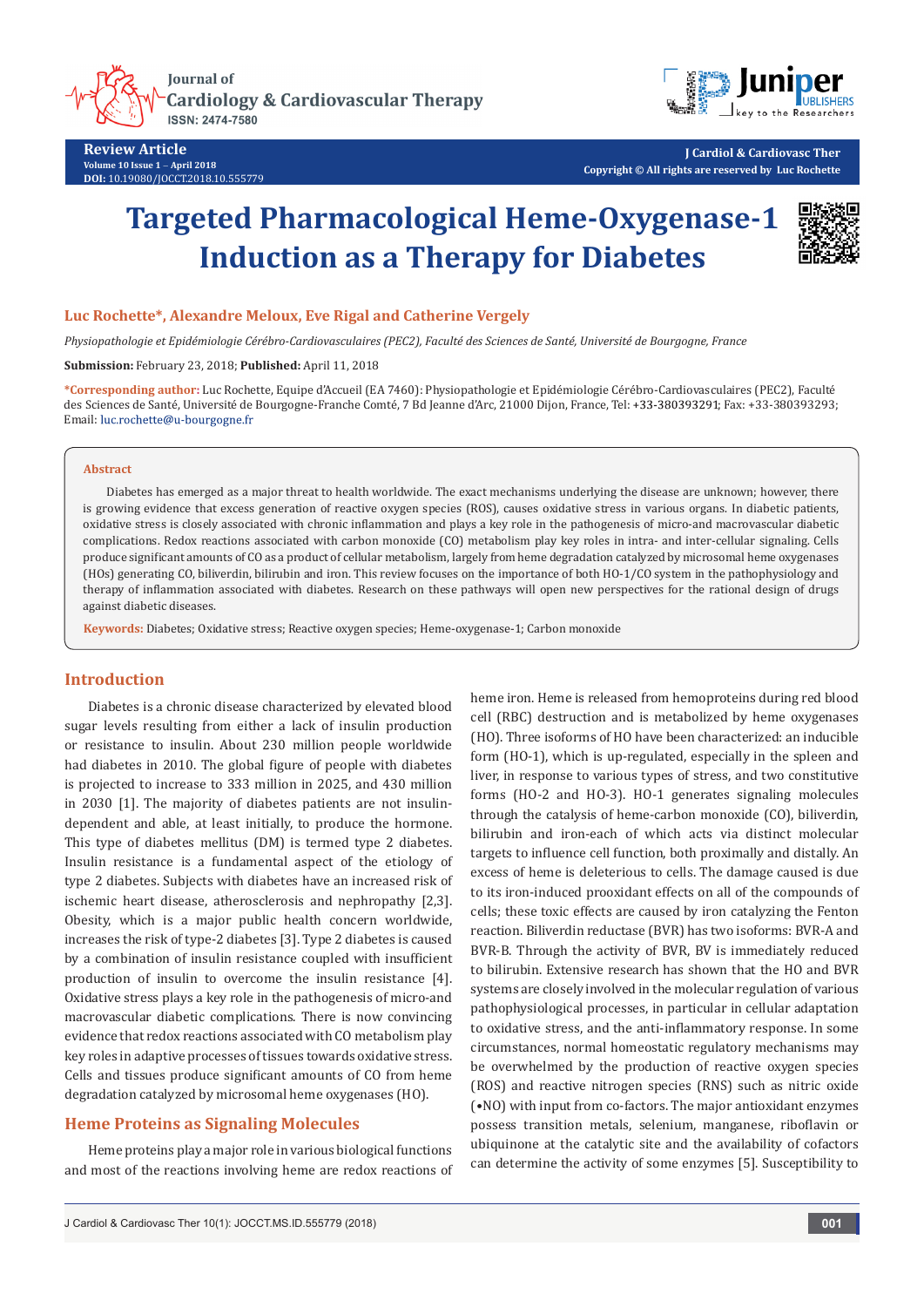oxidative processes increases with age and with disease as a result of the deterioration of normal physiological control [6]. There is now convincing evidence that redox reactions associated with NO and CO metabolism play key roles in intra-and inter-cellular signaling, and in adaptive processes of tissues towards stress [7]. It is now well recognized that HO-mediated heme degradation has multiple roles, including antioxidant and iron reutilization functions. HO generates the effector molecules biliverdin/ bilirubin, carbon monoxide, and free iron/ferritin.

## **Oxidative and Nitroxidative Stress in Diabetes**

Given the multiplicity of their functions, mitochondria are a logical target for the study of metabolic diseases. Skeletal muscle is the major site of insulin-stimulated glucose use in the body, and the dysregulation of mitochondria is closely associated with insulin resistance in skeletal muscle and thus with the pathogenesis of type 2 diabetes. Inside mitochondria, electrons from reduced substrates move from complexes I and II of the electron transport chain through complexes III and IV to oxygen, forming water and causing protons to be pumped across the mitochondrial inner membrane. The electron transport system is organized so that the level of ATP can be precisely regulated [8].

The increased superoxide anion production is associated with the activation of major pathways involved in the pathogenesis of diabetic complications: 1) polyol pathway flux, 2) increased formation of AGEs, 3) activation of protein kinase C isoforms, and 4) over-activity of the hexosamine pathway. The accelerated flux of sorbitol through the polyol pathway has been implicated in the pathogenesis of secondary diabetic complications: cataractogenesis, retinopathy, neuropathy, nephropathy and cardiovascular diseases. In addition, in diabetic rats, levels of free carnitine and myo-inositol in the caudal nerves are decreased while polyol accumulates. These actions are accompanied by the inactivation of enzymes such as eNOS [9]. Insulin exerts redoxregulating actions in various target organs, implying that the hormone has an antioxidative role [10]. The generation of ROS by mitochondrial oxidative phosphorylation is attenuated by insulin through the regulation of uncoupling protein (UCP) expression. In addition, the expression of NADPH oxidases (NOX) is inhibited by insulin [11]. In cultured adipocytes, excess glucose and palmitate generate ROS via NOX4 rather than by mitochondrial oxidation. NOX4 is regulated by both NADPH generated in the pentose phosphate pathway and translocation of NOX4 into lipid rafts, leading to the expression of monocyte chemotactic factors [12].

# **Heme Oxygenases and Endogenous Production of Carbon Monoxide**

Biological systems rely on heme proteins to carry out a number of basic functions: such as oxygen sensing, electron transport, signal transduction, and antioxidant defense enzymes. Most of these reactions are carried out by redox reactions involving heme iron [13]. Heme biosynthesis includes several steps. The first and the last three steps occur in mitochondria; while the others take place in the cytoplasm [14]. Heme is released from hemoproteins

during red blood cell (RBC) destruction and metabolized by HO. The majority of heme degradation products are derived from the catabolism of hemoglobin released from senescent RBCs, phagocytosed, and destroyed by the reticuloendothelial (RE) system, primarily in the spleen and liver. The oxidation of heme by the HOs requires the concerted activity of nicotinamide adenine dinucleotide phosphate (NADPH)-cytP450 reductase to provide reducing equivalents to support the reduced state of iron  $[Fe^{2+}]$ and to activate molecular oxygen [15]. Humans possess control mechanisms to maintain iron homeostasis by coordinately regulating iron absorption, iron recycling, and mobilization of stored iron [16]. In humans, endogenous CO arises principally from the action of HO, which catalyzes the rate-limiting step in heme degradation. The HO reaction generates one molecule of CO per molecule of oxidized heme. HOs play an important physiological role in hemoglobin turnover in reticulo-endothelial tissues such as the spleen, kidney and liver where senescent erythrocytes are destroyed [17].

## **Functions of Heme Oxygenases**

Three isoforms of HO have been characterized: an inducible form (HO-1), which is up-regulated, in response to various types of stress, and two constitutive forms (HO-2 and HO-3).

## **Heme oxygenase-1: HO-1**

The inducible form of HO, HO-1, occurs at a high level of expression in the spleen and other tissues that degrade senescent red blood cells, including specialized reticulo-endothelial cells of the liver and bone marrow. HO-1 is also present in myeloid cells. These cells comprise monocytes, macrophages and dendritic cells, which play crucial regulatory roles in the innate and adaptive immune system. As the liver plays a crucial role in the body's iron homeostasis (e.g. via secretion of the iron regulatory hormone: hepcidin) and in systemic inflammation, hepatic HO-1 may be important for the regulation of both systems. In an organ such as the liver, the induction of HO-1 expression is an important aspect of the anti-inflammatory, anti-apoptotic response to cellular stress. The gene coding for HO-1 is highly regulated [18,19]. HO-1 is emerging as a great potential therapeutic target for treating cardiovascular diseases. In the vascular system, HO-1 and heme degradation products perform essential physiological functions [20]. There appears to be a relationship between HO-1 expression and the signaling pathways that modulate inflammatory response [21]. Nitrated fatty acids (NO2-FA) resulting from interactions between NO and eicosanoid have distinct anti-inflammatory signaling properties. Nitrated linoleic acid potently induces HO-1 expression by an NO- and PPARγ-independent mechanism in human aortic endothelial cells [22]. These pathways may converge via the generation of nitrated unsaturated lipids that influence PMN activity and the evolution of inflammation [23].

#### **Heme oxygenase-2: (HO-2)**

HO-2 is constitutively expressed in selected tissues (brain, liver, and testes) and is involved in signaling and regulatory processes. HO-2 has three cysteine residues that are thought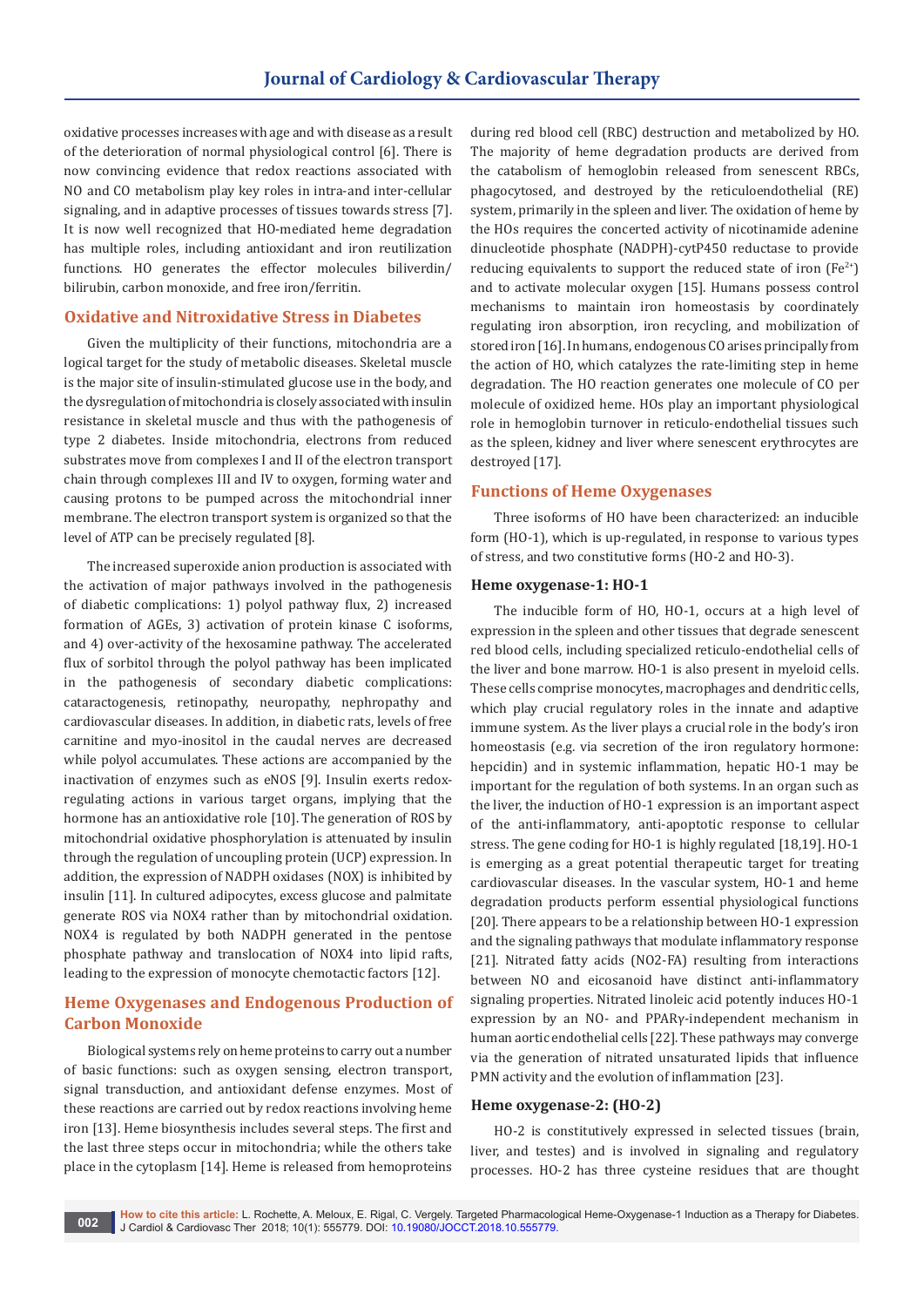to modulate the affinity for heme, whereas HO-1 has none [24]. Within the normal liver, HO-2 is constitutively expressed within hepatocytes, Kupffer cells, endothelial cells and Ito cells. In the central nervous system, it has been demonstrated that HO-2 can function as an  $O_2$  sensor in the brain, and the  $O_2$ -CO-H<sub>2</sub>S cascade rapidly mediates hypoxia-induced cerebral vasodilation [25].

# **Heme oxygenase-3: (HO-3)**

The existence of a third HO isoform, HO-3, was reported in the rat. HO-3 was shown to be the product of a single transcript of 2.4kb encoding a protein of 33kDa. The HO-3 transcript was found in a series of organs including spleen, liver, kidney and brain [26]. The function of HO-3 remains unclear, but it has been cloned from rat brain, suggesting a neural function. This enzyme is structurally similar to HO-2, but is less efficient at degrading heme.

## **Incidence of Endogenous HO-1 Activation**

The incidence of endogenous HO-1 activation has been studied in experimental and clinical procedures. HO-1 activity provides a possible antioxidative function by accelerating the removal of heme to limit oxidative stress sustained through heme-iron dependent mechanisms. The effects of CO and bilirubin indirectly reproduce the incidence of HO activation. Great attention has been paid to the protective role of CO and carbon monoxide-releasing molecules (CORMs) in vascular diseases. Indeed, CO and CORMs exert anti-inflammatory and anti-oxidant actions on different organs [27,28]. Bilirubin appears to be a more potent antioxidant than biliverdin. Nonetheless, there is evidence that the direct and indirect antioxidant effects of both bile pigments contribute to the beneficial profile of the HO-1 pathway. Individuals with Gilbert's syndrome have polymorphism in the bilirubin UDP-glucuronosyltransferase (UGT1A1) promoter and are protected against a number of factors associated with cardiovascular complications. This polymorphism results in

**Table 1:** Chemical structures of heme oxygenase inducers.

slower glucuronidation and therefore diminished excretion of bilirubin, leading to elevated bilirubin levels in the plasma.

Recent studies have revealed that HO-1 mediates the adiponectin-induced anti-inflammatory response; adiponectin inducing an HO-induction [29]. Adiponectin, an adipokine predominantly secreted from adipocytes, plays a modulatory role in various pathophysiological conditions. Apart from its well characterized role in glucose and fatty acid metabolism, adiponectin has received special attention in recent years due to its protective role in inflammation. Moreover, chronic HO-1 induction also modifies the phenotype of adipocytes in obesity from large, cytokine-producing adipocytes to smaller, adiponectin-producing adipocytes [30]. Emerging evidence indicates that links exist between HO activity and the changes in energy metabolism that occur during the development of certain diseases. Experimental evidence suggests that excessive amounts of free fatty acids and high glucose produce hypertrophied adipocytes resulting in detrimental perturbations in both mitochondrial and endoplasmatic reticulum function. These effects are associated with the increased generation of ROS, activation of the inflammatory cascade and insulin resistance. The levels of HO-1 expression, HO activity and its products, CO and bilirubin, are decreased in humans and in animal models of type-2 diabetes [31]. In conclusion, the induction of HO-1 appears to modulate metabolic syndrome, obesity, and insulin resistance, and recent data provide evidence for the involvement of the HO– adiponectin-EET axis in adipogenesis and adipocyte signaling both *in vitro* and *in vivo* [32].

# **Heme-Oxygenases Inducers (Table 1)**

A lot of natural agents have been recognized for their capacity to induce HO-1 in different tissues. Most of these compounds are characterized by a phenolic structure, similar to that of alphatocopherol, and present antioxidant properties.



**How to cite this article:** L. Rochette, A. Meloux, E. Rigal, C. Vergely. Targeted Pharmacological Heme-Oxygenase-1 Induction as a Therapy for Diabetes. J Cardiol & Cardiovasc Ther 2018; 10(1): 555779. DOI: [10.19080/JOCCT.2018.10.555779](vhttp://dx.doi.org/10.19080/JOCCT.2018.10.555779). **003**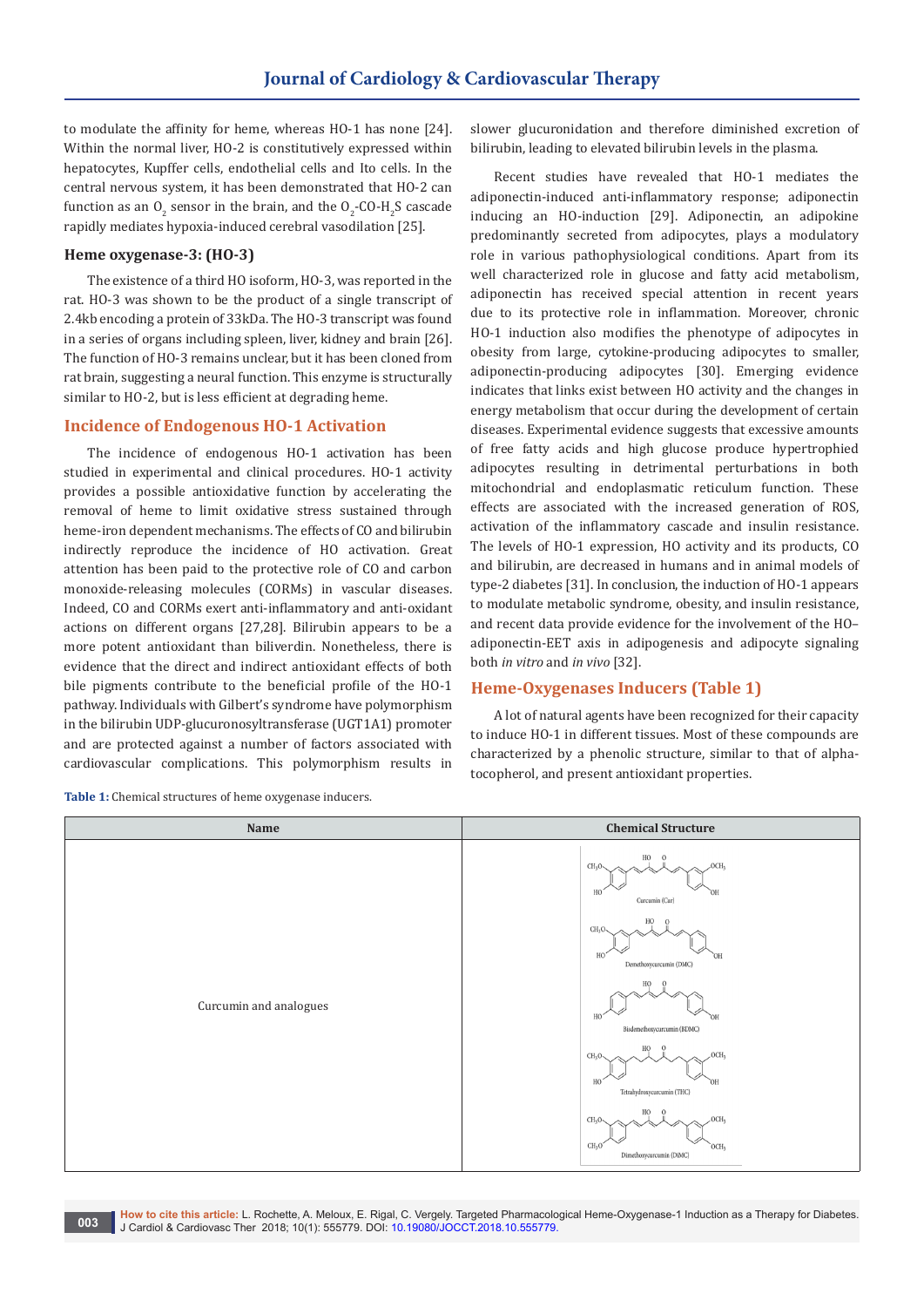

**1994 – How to cite this article:** L. Rochette, A. Meloux, E. Rigal, C. Vergely. Targeted Pharmacological Heme-Oxygenase-1 Induction as a Therapy for Diabetes.<br>J. Cardiol & Cardiovasc Ther 2018; 10(1): 555779. DOI: 10.1908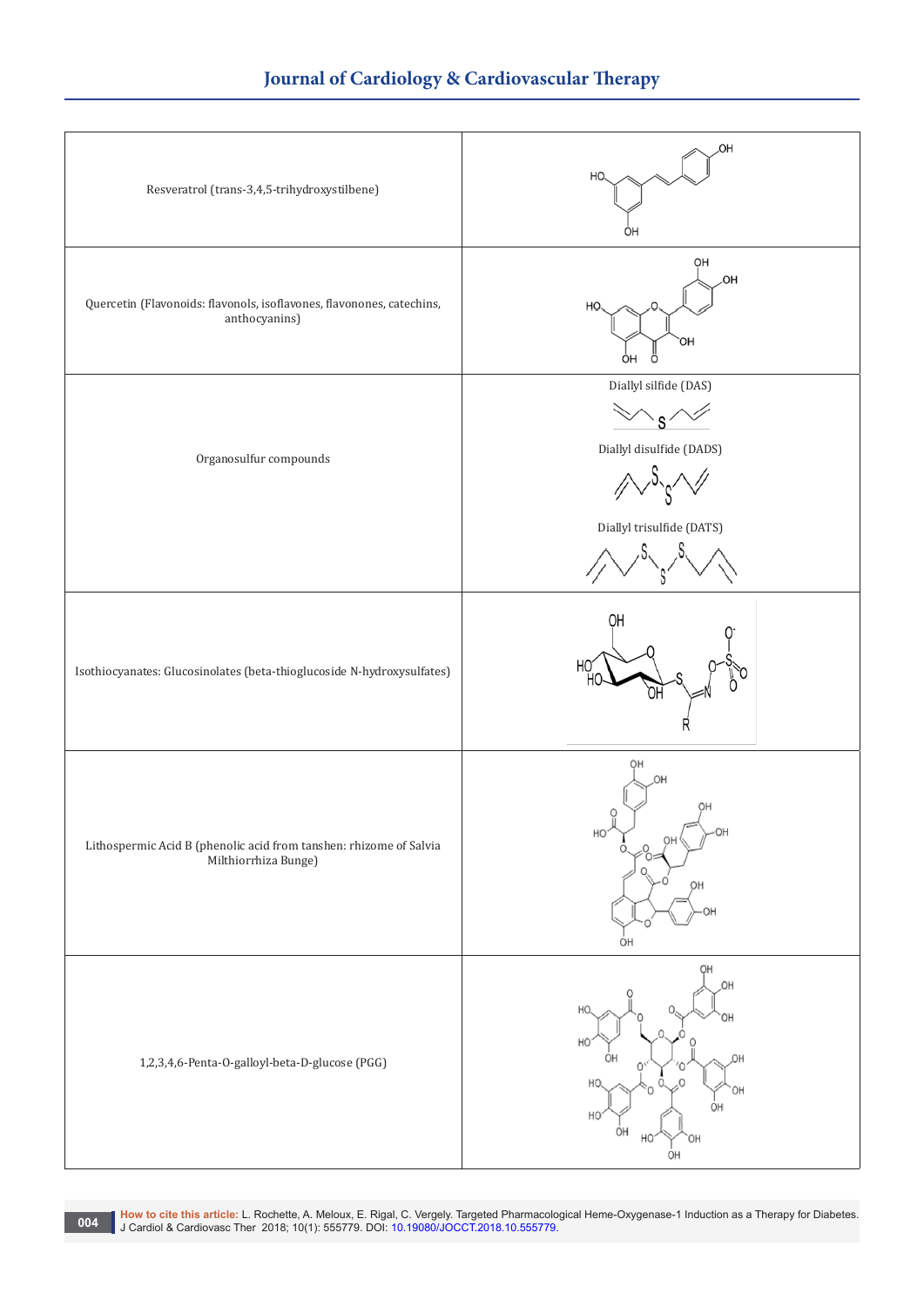

**1998 | How to cite this article:** L. Rochette, A. Meloux, E. Rigal, C. Vergely. Targeted Pharmacological Heme-Oxygenase-1 Induction as a Therapy for Diabetes.<br>| J Cardiol & Cardiovasc Ther 2018; 10(1): 555779. DOI: 10.19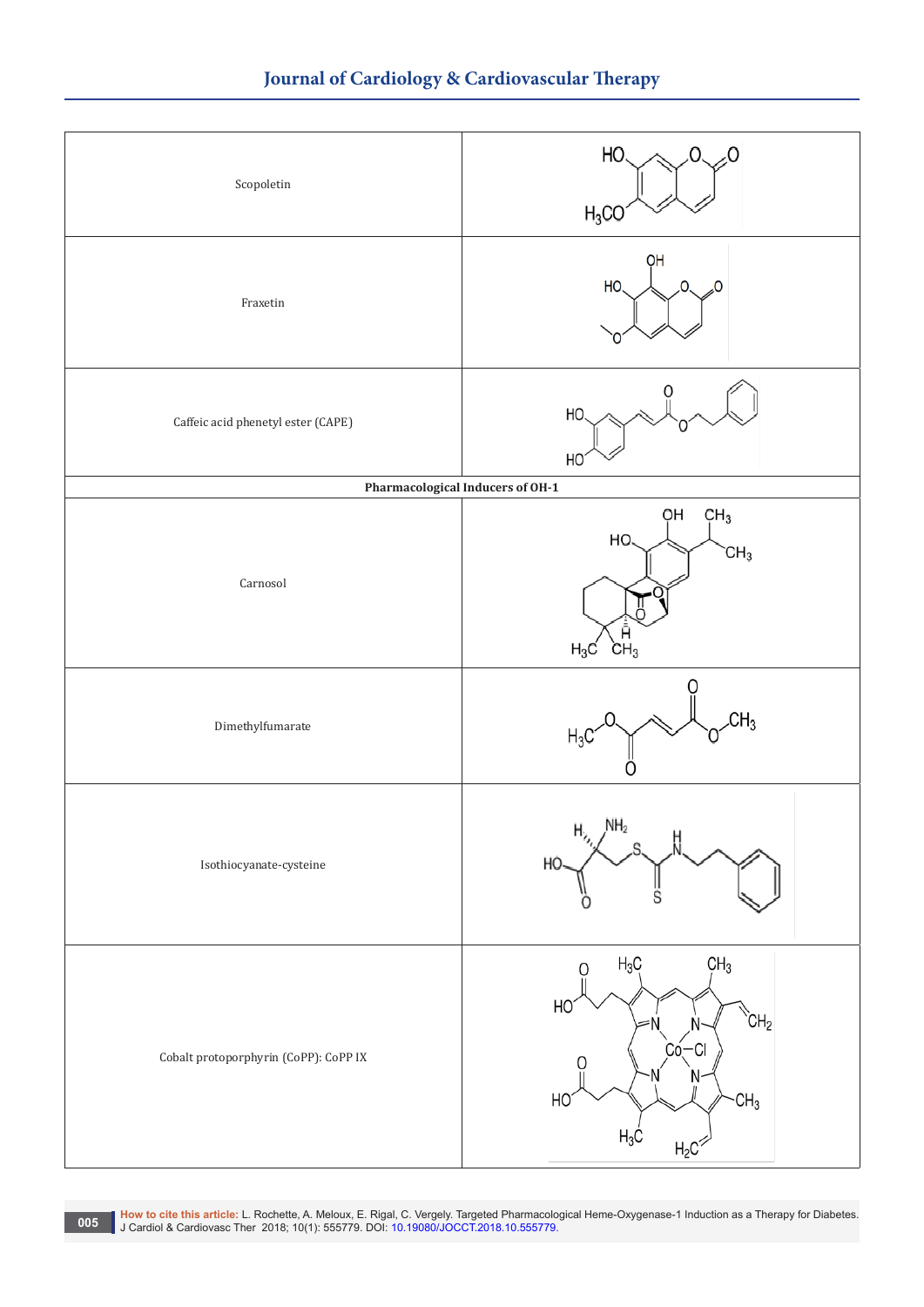

Mow to cite this article: L. Rochette, A. Meloux, E. Rigal, C. Vergely. Targeted Pharmacological Heme-Oxygenase-1 Induction as a Therapy for Diabetes.<br>J. Cardiol & Cardiovasc Ther 2018; 10(1): 555779. DOI: 10.19080/JOCCT.2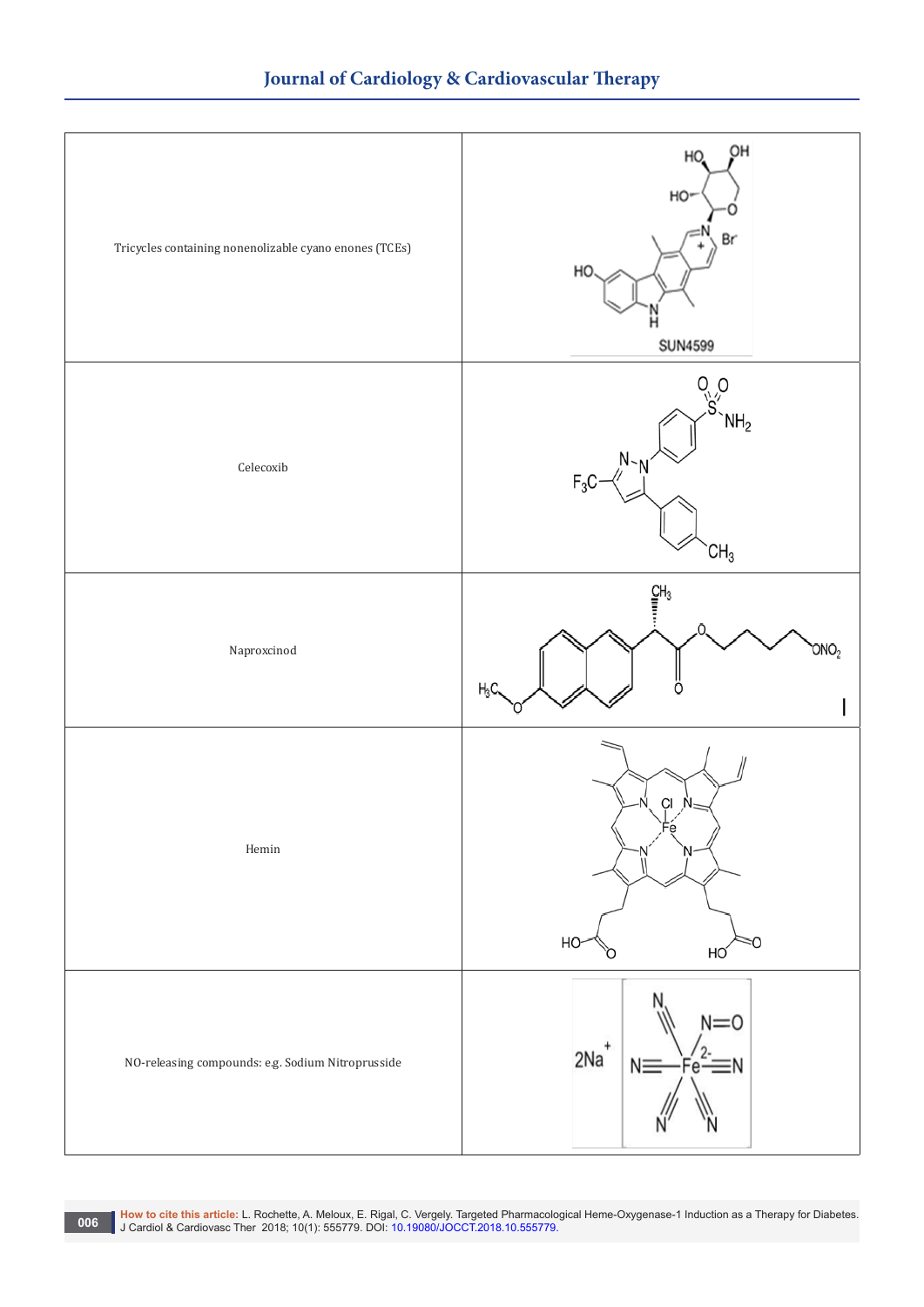Statins: e.g. Atorvastatin



# **Natural heme-oxygenase-1 inducers**

A number of natural antioxidant compounds contained in foods and plants have been demonstrated to be effective noncytotoxic inducers of the response protein HO-1 in various cellular models. Most of these compounds that induce HO-1 are characterized by phenolic structures and it is speculated that Nrf2 is involved in this induction of HO-1 [33]. The effects of various concentrations of a natural polyphenolic stilbene, resveratrol, on HO activity and HO-1 protein expression in different experimental conditions have been tested. Resveratrol is a nonflavonoid compound produced naturally by plants including grapes, peanuts, cranberries and blueberries. Resveratrol is the major polyphenol in red wine and has been shown to prevent or slow the progression of a wide variety of diseases [34]. The most extensively investigated HO-1 inducer is another natural compound, curcumin (diferuloylmethane). The effects of curcumin are associated with cellular protection against ROS. The level of HO-1 expression was found to highest with curcumin, followed by demethoxycurcumin and bis-demethoxycurcumin. It has been suggested that the presence of methoxyl groups in the ortho-position on the aromatic ring are essential to enhance HO-1 expression [35].

# **Pharmacological interest approach of HO-1 inducers**

Manipulation of the Nrf2/HO-1 pathway has been shown experimentally to protect against a variety of conditions characterized by oxidative damage and inflammation. Pharmacologically-active compounds have been used to target Nrf2/HO-1. Potent activators of the Nrf2/HO-1 pathway (i.e. carnosol, cobalt protoporphyrin, dimelthyl fumarate) have been shown to modulate inflammation in mouse microglial cells [36]. Metalloporphyrins, particularly cobalt protoporphyrin (CoPP) can increase the expression of HO-1. CoPP affects the expression of antioxidant genes and recent data indicate that CoPP reduces mitochondrial production mediated by Foxo1 [37]. A large number of clinical and experimental pharmacological compounds have been shown to induce HO-1, via NO metabolism. The different statins with established antiatherogenic or cardioprotective activities are able to induce HO-1 [38]. NOreleasing compounds, such as sodium nitroprusside, S-nitroso-Nacetylpenicillamine, and 3-morpholinosydnonimine, induce HO-1 in endothelial cells [39]. Studies suggest that aspirin may exert part of its antiinflammatory effect via the NO-mediated induction

of HO-1 [40]. The increase in HO-1 expression in response to other compounds is the result of a complex regulatory network involving many signaling pathways and transcription factors. Pharmacological doses of insulin have been reported to induce HO-1 in renal cells via the phosphatidylinositol 3-kinase/Akt pathway and Nrf2 and this may represent a mechanism by which insulin protects the kidney in addition to its effect on circulating glucose concentration [41,42].

# **Conclusion**

Extensive research has shown that the HO system is closely involved in the regulation of various pathophysiological processes, in particular in cellular adaptation to oxidative stress, and the anti-inflammatory response. It is now well recognized that HO-mediated heme degradation has multiple roles, including antioxidant and iron reutilization functions. The multiple cytoprotective mechanisms of HO-1 make it a promising therapeutic target. Regulation of HO-1 activity may be a therapeutic strategy for a number of inflammatory conditions and it may be important to explore the overall protective roles of the HO-1/CO system in the pathogenesis of human cardiovascular and vascular diseases.

# **Acknowledgment**

This work was supported by grants from French Ministry of Research, Inserm (Institut national de la santé et de la recherche médicale) and, from the Regional Council of Burgundy Franche Comte (Conseil Régional de Bourgogne et de Franche Comté), FEDER and Association de Cardiologie de Bourgogne.

## **References**

- 1. [Wild S, Roglic G, Green A, Sicree R, King H \(2004\) Global prevalence](https://www.ncbi.nlm.nih.gov/pubmed/15111519)  [of diabetes: estimates for the year 2000 and projections for 2030.](https://www.ncbi.nlm.nih.gov/pubmed/15111519)  [Diabetes care 27\(5\): 1047-1053.](https://www.ncbi.nlm.nih.gov/pubmed/15111519)
- 2. [Mazzone T, Chait A, Plutzky J \(2008\) Cardiovascular disease risk in](https://www.ncbi.nlm.nih.gov/pubmed/18502305)  [type 2 diabetes mellitus: insights from mechanistic studies. Lancet](https://www.ncbi.nlm.nih.gov/pubmed/18502305)  [371\(9626\): 1800-1809.](https://www.ncbi.nlm.nih.gov/pubmed/18502305)
- 3. [Zeller M, Steg PG, Ravisy J, Laurent Y, Janin ML, et al. \(2005\) Prevalence](https://www.ncbi.nlm.nih.gov/pubmed/15911735)  [and impact of metabolic syndrome on hospital outcomes in acute](https://www.ncbi.nlm.nih.gov/pubmed/15911735)  [myocardial infarction. Arch Intern Med 165\(10\): 1192-1198.](https://www.ncbi.nlm.nih.gov/pubmed/15911735)
- 4. [Graves DT, Kayal RA \(2008\) Diabetic complications and dysregulated](https://www.ncbi.nlm.nih.gov/pubmed/17981625)  [innate immunity. Front Biosci 13: 1227-1239.](https://www.ncbi.nlm.nih.gov/pubmed/17981625)
- 5. Orsucci D, Filosto M, Siciliano G, Mancuso M (2009) Electron transfer mediators and other metabolites and cofactors in the treatment of mitochondrial dysfunction. Nutrition reviews 67: 427-438.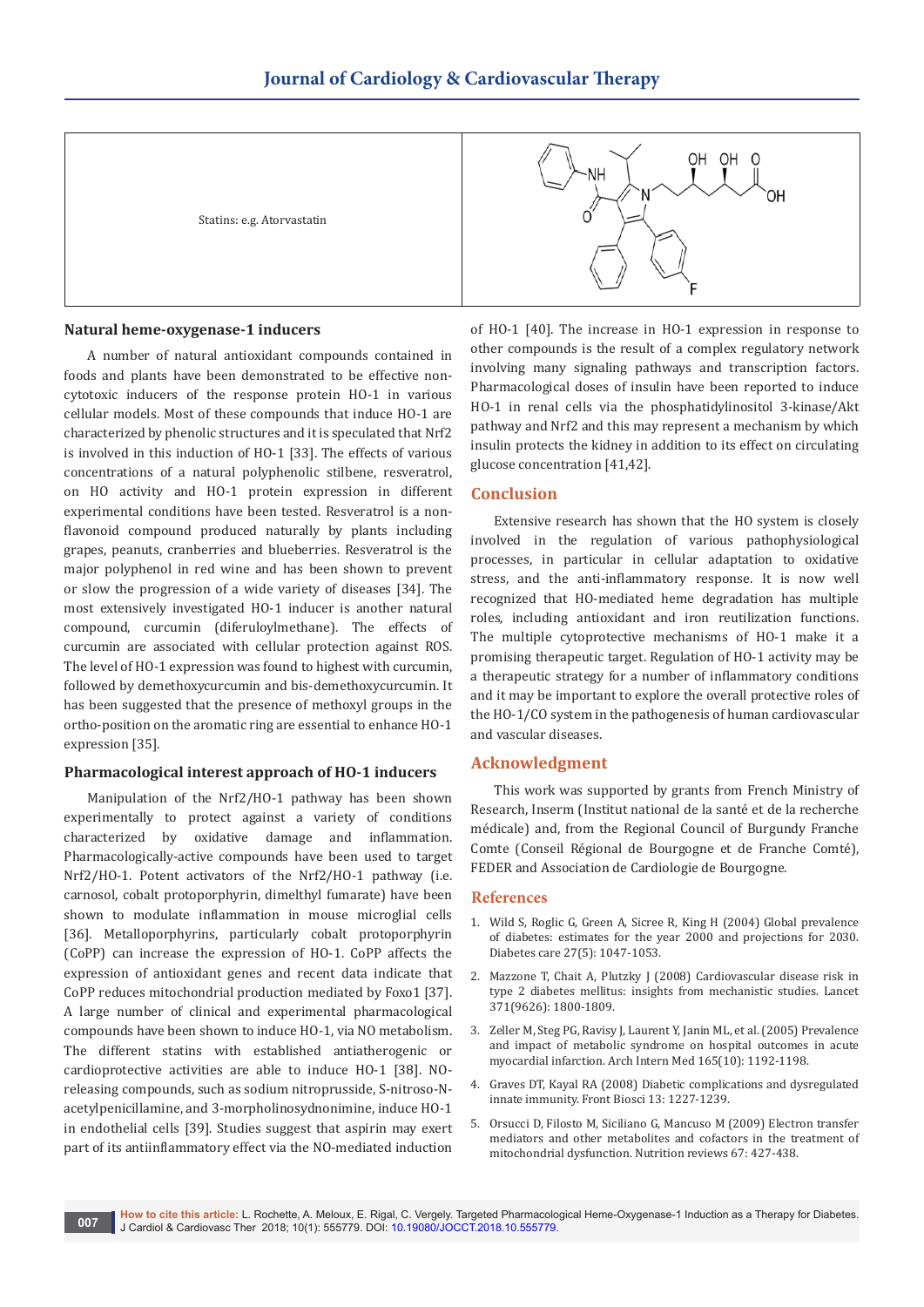- 6. [Balaban RS, Nemoto S, Finkel T \(2005\) Mitochondria, oxidants, and](https://www.ncbi.nlm.nih.gov/pubmed/15734681)  [aging. Cell 120\(4\): 483-495.](https://www.ncbi.nlm.nih.gov/pubmed/15734681)
- 7. [Lamon BD, Zhang FF, Puri N, Brodsky SV, Goligorsky MS, et al. \(2009\)](https://www.ncbi.nlm.nih.gov/pubmed/19745167)  [Dual pathways of carbon monoxide-mediated vasoregulation:](https://www.ncbi.nlm.nih.gov/pubmed/19745167)  [modulation by redox mechanisms. Circ Res 105\(8\): 775-783.](https://www.ncbi.nlm.nih.gov/pubmed/19745167)
- 8. [Treberg JR, Brand MD \(2011\) A model of the proton translocation](https://www.ncbi.nlm.nih.gov/pubmed/21454533)  [mechanism of complex I. J Biol Chem 286\(20\): 17579-17584.](https://www.ncbi.nlm.nih.gov/pubmed/21454533)
- 9. [Giacco F, Brownlee M \(2010\) Oxidative stress and diabetic](https://www.ncbi.nlm.nih.gov/pubmed/21030723)  [complications. Circ Res 107\(9\): 1058-1070.](https://www.ncbi.nlm.nih.gov/pubmed/21030723)
- 10. [Wang X, Tao L, Hai CX \(2012\) Redox-regulating role of insulin: the](https://www.ncbi.nlm.nih.gov/pubmed/21878367)  [essence of insulin effect. Mol Cell Endocrinol 349\(2\): 111-127.](https://www.ncbi.nlm.nih.gov/pubmed/21878367)
- 11. [Newsholme P, Haber EP, Hirabara SM, Rebelato EL, Procopio J, et](https://www.ncbi.nlm.nih.gov/pubmed/17584843/)  [al. \(2007\) Diabetes associated cell stress and dysfunction: role of](https://www.ncbi.nlm.nih.gov/pubmed/17584843/)  [mitochondrial and non-mitochondrial ROS production and activity. J](https://www.ncbi.nlm.nih.gov/pubmed/17584843/)  [Physiol 583\(1\): 9-24.](https://www.ncbi.nlm.nih.gov/pubmed/17584843/)
- 12. [Han CY, Umemoto T, Omer M, Hartigh DLJ, Chiba T, et al. \(2012\) NADPH](https://www.ncbi.nlm.nih.gov/pubmed/22287546)  [oxidase-derived reactive oxygen species increases expression of](https://www.ncbi.nlm.nih.gov/pubmed/22287546)  [monocyte chemotactic factor genes in cultured adipocytes. J Biol Chem](https://www.ncbi.nlm.nih.gov/pubmed/22287546)  [287\(13\): 10379-10393.](https://www.ncbi.nlm.nih.gov/pubmed/22287546)
- 13. [Michaca LG, Farrugia G, Croatt AJ, Alam J, Nath KA \(2004\) Heme: a](https://www.ncbi.nlm.nih.gov/pubmed/14707007)  [determinant of life and death in renal tubular epithelial cells, American](https://www.ncbi.nlm.nih.gov/pubmed/14707007)  [journal of physiology. Am J Physiol Renal Physiol 286\(2\): F370-F377.](https://www.ncbi.nlm.nih.gov/pubmed/14707007)
- 14. [Woodard SI, Dailey HA \(2000\) Multiple regulatory steps in erythroid](https://www.ncbi.nlm.nih.gov/pubmed/11368326)  [heme biosynthesis. Arch Biochem Biophys 384\(2\): 375-378.](https://www.ncbi.nlm.nih.gov/pubmed/11368326)
- 15. [Krishnamurthy P, Xie T, Schuetz JD \(2007\) The role of transporters in](https://www.ncbi.nlm.nih.gov/pubmed/17368550)  [cellular heme and porphyrin homeostasis. Pharmacol Ther 114\(3\):](https://www.ncbi.nlm.nih.gov/pubmed/17368550)  [345-358.](https://www.ncbi.nlm.nih.gov/pubmed/17368550)
- 16. [Zhang AS, Enns CA \(2009\) Molecular mechanisms of normal iron](https://www.ncbi.nlm.nih.gov/pubmed/20008200)  [homeostasis. Hematology Am Soc Hematol Educ Program 2009: 207-](https://www.ncbi.nlm.nih.gov/pubmed/20008200) [214.](https://www.ncbi.nlm.nih.gov/pubmed/20008200)
- 17. [Ryter SW, Otterbein LE \(2004\) Carbon monoxide in biology and](https://www.ncbi.nlm.nih.gov/pubmed/14988928)  [medicine, Bioessays 26\(3\): 270-280.](https://www.ncbi.nlm.nih.gov/pubmed/14988928)
- 18. [Kim HP, Ryter SW, Choi AM \(2006\) CO as a cellular signaling molecule.](https://www.ncbi.nlm.nih.gov/pubmed/16402911)  [Annu Rev Pharmacol Toxicol 46: 411-449.](https://www.ncbi.nlm.nih.gov/pubmed/16402911)
- 19. [Ryter SW, Alam J, Choi AM \(2006\) Heme oxygenase-1/carbon](https://www.ncbi.nlm.nih.gov/pubmed/16601269)  [monoxide: from basic science to therapeutic applications. Physiol Rev](https://www.ncbi.nlm.nih.gov/pubmed/16601269)  [86\(2\): 583-650.](https://www.ncbi.nlm.nih.gov/pubmed/16601269)
- 20. [Wu ML, Ho YC, Yet SF \(2011\) A central role of heme oxygenase-1 in](https://www.ncbi.nlm.nih.gov/pubmed/21091076)  [cardiovascular protection. Antioxid Redox Signal 15\(7\): 1835-1846.](https://www.ncbi.nlm.nih.gov/pubmed/21091076)
- 21. [Baker PR, Schopfer FJ, O'Donnell VB, Freeman BA \(2009\) Convergence](https://www.ncbi.nlm.nih.gov/pubmed/19200454)  [of nitric oxide and lipid signaling: anti-inflammatory nitro-fatty acids.](https://www.ncbi.nlm.nih.gov/pubmed/19200454)  [Free radical biology & medicine 46\(8\): 989-1003.](https://www.ncbi.nlm.nih.gov/pubmed/19200454)
- 22. [Wright MM, Schopfer FJ, Baker PR, Vidyasagar V, Powell P, et al. \(2006\)](https://www.ncbi.nlm.nih.gov/pubmed/16537525)  [Fatty acid transduction of nitric oxide signaling: nitrolinoleic acid](https://www.ncbi.nlm.nih.gov/pubmed/16537525)  [potently activates endothelial heme oxygenase 1 expression. Proc Natl](https://www.ncbi.nlm.nih.gov/pubmed/16537525)  [Acad Sci USA 103\(11\): 4299-4304.](https://www.ncbi.nlm.nih.gov/pubmed/16537525)
- 23. [Wanikiat P, Woodward DF, Armstrong RA \(1997\) Investigation of the](https://www.ncbi.nlm.nih.gov/pubmed/9401778)  [role of nitric oxide and cyclic GMP in both the activation and inhibition](https://www.ncbi.nlm.nih.gov/pubmed/9401778)  [of human neutrophils. Br J Pharmacol 122\(6\): 1135-1145.](https://www.ncbi.nlm.nih.gov/pubmed/9401778)
- 24. [Varfaj F, Lampe JN, Montellano PR \(2012\) Role of cysteine residues](https://www.ncbi.nlm.nih.gov/pubmed/22923613/)  [in heme binding to human heme oxygenase-2 elucidated by two](https://www.ncbi.nlm.nih.gov/pubmed/22923613/)[dimensional NMR spectroscopy. J Biol Chem 287\(42\): 35181-35191.](https://www.ncbi.nlm.nih.gov/pubmed/22923613/)
- 25. [Morikawa T, Kajimura M, Nakamura T, Hishiki T, Nakanishi T, et al.](https://www.ncbi.nlm.nih.gov/pubmed/22232681/)  [\(2012\) Hypoxic regulation of the cerebral microcirculation is mediated](https://www.ncbi.nlm.nih.gov/pubmed/22232681/)  [by a carbon monoxide-sensitive hydrogen sulfide pathway. Proc Natl](https://www.ncbi.nlm.nih.gov/pubmed/22232681/)  [Acad Sci USA 109\(4\): 1293-1298.](https://www.ncbi.nlm.nih.gov/pubmed/22232681/)
- 26. [Hayashi S, Omata Y, Sakamoto H, Higashimoto Y, Hara T, et al. \(2004\)](https://www.ncbi.nlm.nih.gov/pubmed/15246535)  [Characterization of rat heme oxygenase-3 gene. Implication of](https://www.ncbi.nlm.nih.gov/pubmed/15246535)  [processed pseudogenes derived from heme oxygenase-2 gene. Gene](https://www.ncbi.nlm.nih.gov/pubmed/15246535)  [336\(2\): 241-250.](https://www.ncbi.nlm.nih.gov/pubmed/15246535)
- 27. [Chung HT, Pae HO, Cha YN \(2008\) Role of heme oxygenase-1 in vascular](https://www.ncbi.nlm.nih.gov/pubmed/18289069)  [disease. Curr Pharm Des 14\(5\): 422-428.](https://www.ncbi.nlm.nih.gov/pubmed/18289069)
- 28. [Przeczek AG, Dulak J, Jozkowicz A \(2012\) Haem oxygenase-1: non](https://www.ncbi.nlm.nih.gov/pubmed/21992109)[canonical roles in physiology and pathology. Clin Sci \(Lond\) 122\(3\):](https://www.ncbi.nlm.nih.gov/pubmed/21992109)  [93-103.](https://www.ncbi.nlm.nih.gov/pubmed/21992109)
- 29. [Rochette L, Cottin Y, Zeller M, Vergely C \(2013\) Carbon monoxide:](https://www.ncbi.nlm.nih.gov/pubmed/23026155)  [mechanisms of action and potential clinical implications. Pharmacol](https://www.ncbi.nlm.nih.gov/pubmed/23026155)  [Ther 137\(2\): 133-152.](https://www.ncbi.nlm.nih.gov/pubmed/23026155)
- 30. [Lin H, Yu CH, Jen CY, Cheng CF, Chou Y, et al. \(2010\) Adiponectin](https://www.ncbi.nlm.nih.gov/pubmed/20709802)[mediated heme oxygenase-1 induction protects against iron-induced](https://www.ncbi.nlm.nih.gov/pubmed/20709802)  [liver injury via a PPA Ralpha dependent mechanism. Am J Pathol](https://www.ncbi.nlm.nih.gov/pubmed/20709802)  [177\(4\): 1697-1709.](https://www.ncbi.nlm.nih.gov/pubmed/20709802)
- 31. [Hosick PA, Stec DE \(2012\) Heme oxygenase, a novel target for](https://www.ncbi.nlm.nih.gov/pubmed/22071158)  [the treatment of hypertension and obesity? American journal of](https://www.ncbi.nlm.nih.gov/pubmed/22071158)  [physiology. Regulatory. Am J Physiol Regul Integr Comp Physiol 302:](https://www.ncbi.nlm.nih.gov/pubmed/22071158)  [R207-R214.](https://www.ncbi.nlm.nih.gov/pubmed/22071158)
- 32. [Kruger AL, Peterson SJ, Schwartzman ML, Fusco H, McClung JA,](https://www.ncbi.nlm.nih.gov/pubmed/16959961)  [et al. \(2006\) Up-regulation of heme oxygenase provides vascular](https://www.ncbi.nlm.nih.gov/pubmed/16959961)  [protection in an animal model of diabetes through its antioxidant and](https://www.ncbi.nlm.nih.gov/pubmed/16959961)  [antiapoptotic effects. J Pharmacol Exp Ther 319\(3\): 1144-1152.](https://www.ncbi.nlm.nih.gov/pubmed/16959961)
- 33. [Burgess A, Vanella L, Bellner L, Schwartzman ML, Abraham NG](https://www.ncbi.nlm.nih.gov/pubmed/22100745)  [\(2012\) Epoxyeicosatrienoic acids and heme oxygenase-1 interaction](https://www.ncbi.nlm.nih.gov/pubmed/22100745)  [attenuates diabetes and metabolic syndrome complications.](https://www.ncbi.nlm.nih.gov/pubmed/22100745)  [Prostaglandins Other Lipid Mediat 97\(1-2\): 1-16.](https://www.ncbi.nlm.nih.gov/pubmed/22100745)
- 34. [Li C, Hossieny P, Wu BJ, Qawasmeh A, Beck K, et al. \(2007\)](https://www.ncbi.nlm.nih.gov/pubmed/17822367)  [Pharmacologic induction of heme oxygenase-1. Antioxid Redox Signal](https://www.ncbi.nlm.nih.gov/pubmed/17822367)  [9\(12\): 2227-2239.](https://www.ncbi.nlm.nih.gov/pubmed/17822367)
- 35. [Baur JA, Sinclair DA \(2006\) Therapeutic potential of resveratrol: the](https://www.ncbi.nlm.nih.gov/pubmed/16732220) *in vivo* [evidence. Nat Rev Drug Discov 5\(6\): 493-506.](https://www.ncbi.nlm.nih.gov/pubmed/16732220)
- 36. [Son Y, Lee JH, Chung HT, Pae HO \(2013\) Therapeutic roles of heme](https://www.ncbi.nlm.nih.gov/pubmed/24101950)  [oxygenase-1 in metabolic diseases: curcumin and resveratrol](https://www.ncbi.nlm.nih.gov/pubmed/24101950)  [analogues as possible inducers of heme oxygenase-1. Oxid Med Cell](https://www.ncbi.nlm.nih.gov/pubmed/24101950)  [Longev 2013: 639541.](https://www.ncbi.nlm.nih.gov/pubmed/24101950)
- 37. [Foresti R, Bains SK, Pitchumony TS, Bras LE, Drago F, et al. \(2013\)](https://www.ncbi.nlm.nih.gov/pubmed/23942037)  [Small molecule activators of the Nrf2-HO-1 antioxidant axis modulate](https://www.ncbi.nlm.nih.gov/pubmed/23942037)  [heme metabolism and inflammation in BV2 microglia cells. Pharmacol](https://www.ncbi.nlm.nih.gov/pubmed/23942037)  [Res 76: 132-148.](https://www.ncbi.nlm.nih.gov/pubmed/23942037)
- 38. [Liu X, Cui Y, Li M, Xu H, Zuo J, et al. \(2013\) Cobalt protoporphyrin](https://www.ncbi.nlm.nih.gov/pubmed/24255720)  [induces HO-1 expression mediated partially by FOXO1 and reduces](https://www.ncbi.nlm.nih.gov/pubmed/24255720)  [mitochondria-derived reactive oxygen species production. PloS One](https://www.ncbi.nlm.nih.gov/pubmed/24255720)  [8\(11\): e80521.](https://www.ncbi.nlm.nih.gov/pubmed/24255720)
- 39. [Grosser N, Hemmerle A, Berndt G, Erdmann K, Hinkelmann U, et al.](https://www.ncbi.nlm.nih.gov/pubmed/15544924)  [\(2004\) The antioxidant defense protein heme oxygenase 1 is a novel](https://www.ncbi.nlm.nih.gov/pubmed/15544924)  [target for statins in endothelial cells. Free Radic Biol Med 37\(12\):](https://www.ncbi.nlm.nih.gov/pubmed/15544924)  [2064-2071.](https://www.ncbi.nlm.nih.gov/pubmed/15544924)
- 40. [Motterlini R, Foresti R, Intaglietta M, Winslow RM \(1996\) NO-mediated](https://www.ncbi.nlm.nih.gov/pubmed/8769740)  [activation of heme oxygenase: endogenous cytoprotection against](https://www.ncbi.nlm.nih.gov/pubmed/8769740)  [oxidative stress to endothelium. Am J Physiol 270\(1 Pt 2\): H107-H114.](https://www.ncbi.nlm.nih.gov/pubmed/8769740)
- 41. [Nascimento SV, Arruda MA, Fidalgo BC, Villela CG, Fierro IM \(2005\)](https://www.ncbi.nlm.nih.gov/pubmed/15901601)  [Novel lipid mediator aspirin-triggered lipoxin A4 induces heme](https://www.ncbi.nlm.nih.gov/pubmed/15901601)  [oxygenase-1 in endothelial cells. Am J Physiol Cell Physiol 289\(3\):](https://www.ncbi.nlm.nih.gov/pubmed/15901601)  [C557-C563.](https://www.ncbi.nlm.nih.gov/pubmed/15901601)
- 42. [Harrison EM, McNally SJ, Devey L, Garden OJ, Ross JA, et al. \(2006\)](https://www.ncbi.nlm.nih.gov/pubmed/16704410)  [Insulin induces heme oxygenase-1 through the phosphatidylinositol](https://www.ncbi.nlm.nih.gov/pubmed/16704410)  [3-kinase/Akt pathway and the Nrf2 transcription factor in renal cells.](https://www.ncbi.nlm.nih.gov/pubmed/16704410)  [FEBS J 273\(11\): 2345-2356.](https://www.ncbi.nlm.nih.gov/pubmed/16704410)